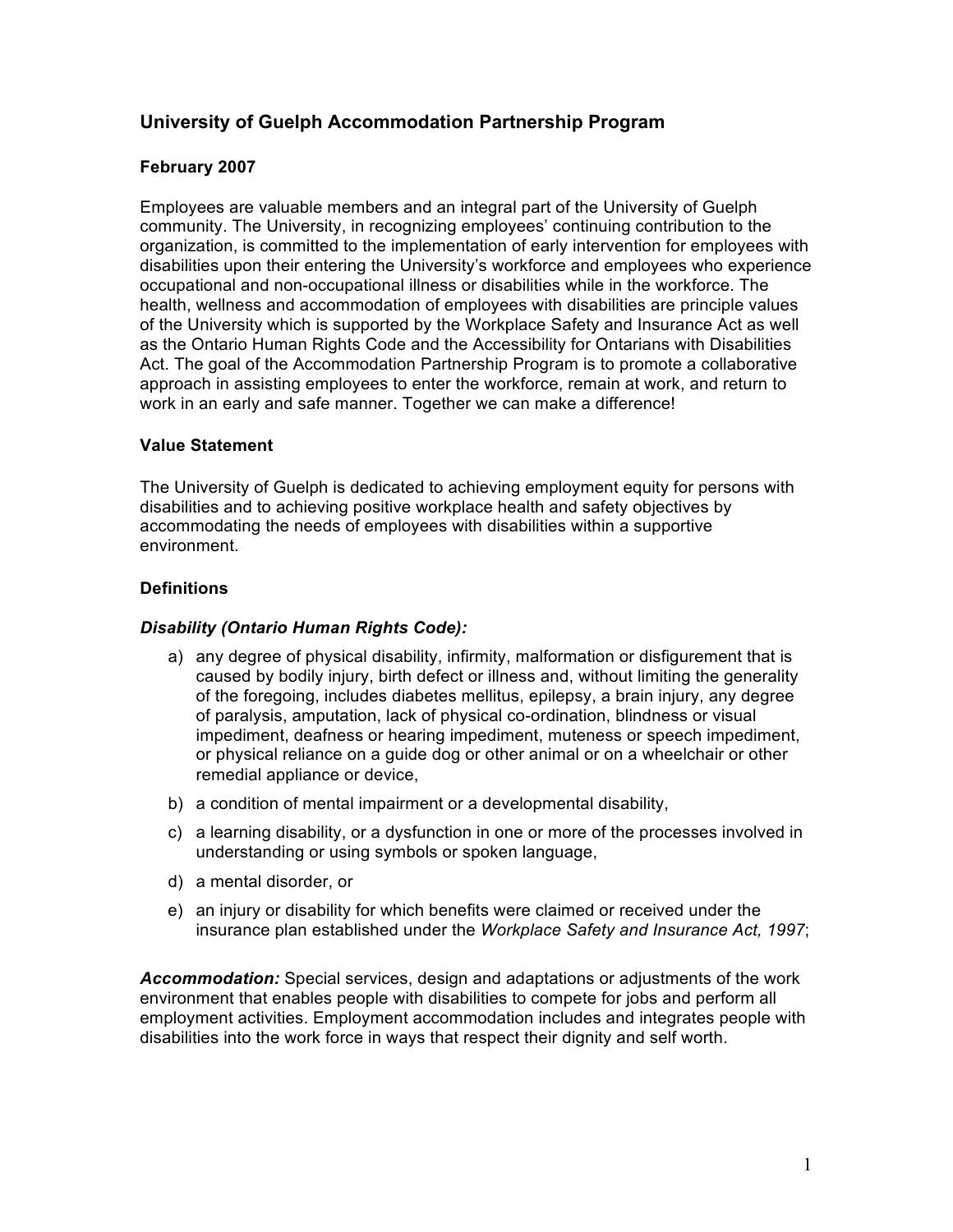Accommodation Plan: an accommodation strategy designed for an employee with a disability that considers their abilities and facilitates a work environment in which they can perform their assigned duties.

**Return to Work Plan:** an accommodation strategy designed to help an employee who was off of work due to illness or disability transition into employment duties.

### **Program Objectives**

The objectives of the Accommodation Partnership Program are:

- 1. To maintain a sense of confidence and dignity for employees with disabilities and to promote an environment of support for the employee's participation.
- 2. To support the employment of persons with disabilities within the University through proactively addressing their accommodation, including workplace modifications, wherever possible, before the commencement of their service.
- 3. To support employees with disabilities to remain at work or to provide an early and safe return to work so that they can work to their full potential as soon as possible.
- 4. To provide modified work for the employees with disabilities that is both safe and meaningful. The work provided will not expose the employee to conditions which might aggravate the original injury or illness, supporting the employee's recovery.
- 5. To meet legislative requirements with respect to the Workplace Safety and Insurance Act, the Ontario Human Rights Code, the Accessibility for Ontarians with Disabilities Act.
- 6. Comply with and complement applicable employee agreements, in a manner that is consistent with the provisions of the *Ontario Human Rights Code*.

### **Program Guidelines**

 The Accommodation Partnership Program is designed to help employees with both work related and non-work related medical conditions/disabilities to enter or remain in the university's workforce or return to work in an early and safe manner. Each partner, (which includes but is not limited to the employee, supervisor/manager, Occupational Health Services, employee association/union, co-workers, Employee Relations) has a role in the accommodation partnership program. Program partners include the individual being accommodated, the individual's supervisor or potential supervisor, Occupational Health Services, the appropriate employee group, co-workers and Employee Relations. Each partner also has legislated responsibilities in the accommodation process under the Workplace Safety and Insurance Act, the Ontario Human Rights Code and the Accessibility for Ontarians with Disabilities Act. The roles and responsibilities section of the Program Guidelines are intended to help partners identify and meet their respective obligations.

 The Program Guidelines also provide direction on the development of an accommodation plan and monitoring of that plan. First and foremost an employee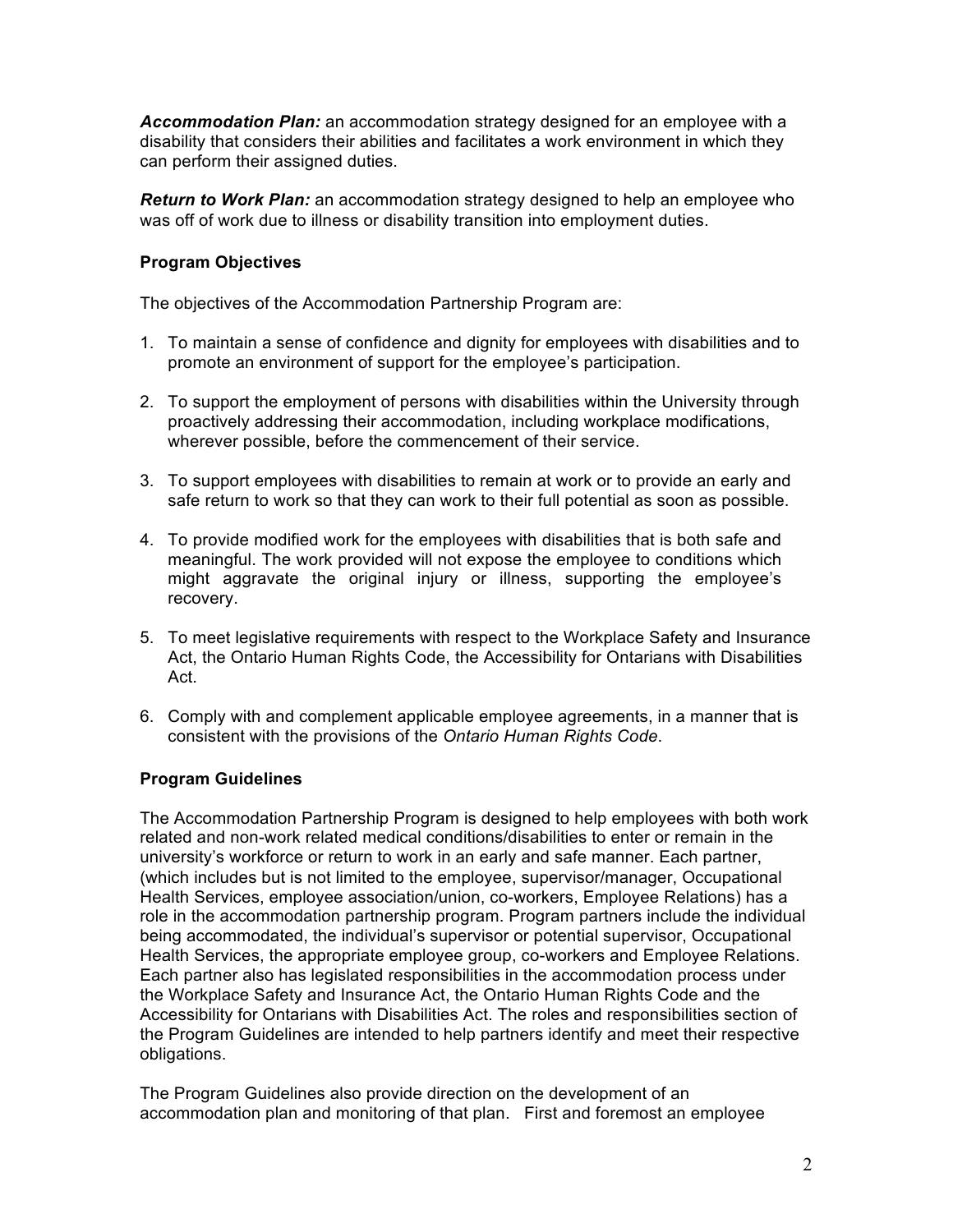needs to make accommodation needs known by providing medical documentation to Occupational Health Services. Once a disability is disclosed and medical documentation received, the other partners will then collaborate to develop a plan for accommodation with the employee and carry out follow up. Early disability disclosure and accommodation is one of the key components that will ensure employees with disabilities are able to work effectively in their environment. A collaborative effort and continuous communication amongst all partners will ensure the best accommodation plans are developed. Each person's needs are unique and therefore require unique solutions.

## *Confidentiality*

 All medical information received by Occupational Health Services will be treated as confidential and will not be released without the specific written authorization of the employee in question. Only the recommended restrictions and functional abilities will be shared with the workplace parties/partners on a need to know basis in the development of an appropriate accommodation plan.

### *Roles and Responsibilities*

 The goal of providing accommodation tailored to each employee's specific needs is more readily achieved with a collaborative effort. Therefore, the following responsibilities are important elements in regards to a successful return to work/ accommodation program:

### **1. Employee**

- $\triangleright$  As soon as it is known, reports an illness or a disability to Occupational Health to identify accommodation needs1;
- $\triangleright$  Provides information regarding relevant restrictions or functional limitations, including information from health care professionals, where appropriate and as needed by Occupational Health;
- • Where necessary, provides consent for Occupational Health Services to liaise and communicate with treating practitioners regarding abilities and restrictions;
- $\triangleright$  Co-operates with any experts whose assistance is required to manage the accommodation process;
- $\triangleright$  Participates in the development, implementation and evaluation of the return to work/accommodation plan, including regular follow-up with Occupational Health Services;
- $\triangleright$  Promptly communicates to supervisor and to Occupational Health when there is a change in status (e.g., medical status; functional abilities, etc.);
- $\triangleright$  Promptly seeks medical attention as indicated and follows the restrictions recommended by his/her treating practitioner;
- $\triangleright$  Works within recommended capabilities and precautions as set out in the accommodation plan.

 as soon as it is known. The supervisor/manager will initiate the appropriate reporting to Occupational Health Services. 1In the case of a work related injury this must be reported directly to the supervisor/manager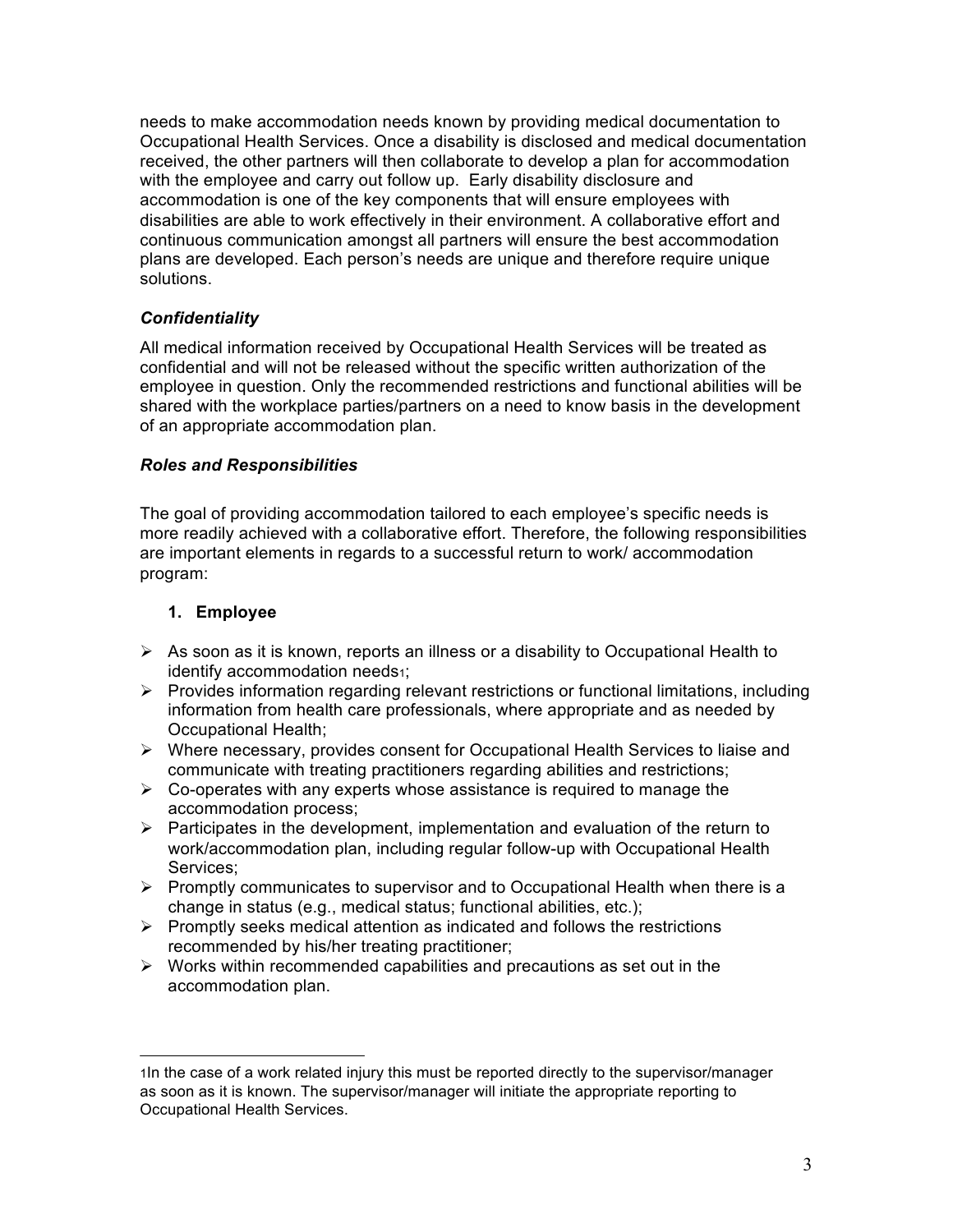# **2. Supervisor/ Manager**

- $\triangleright$  Promptly notifies Occupational Health Services of any reported illness or disability of the employment of a person with a disability; that might require accommodation or absences greater than five continuous days or
- $\triangleright$  Participates fully in the development, implementation and evaluation of the accommodation plan;
- $\triangleright$  Provides a supportive environment for employee and his/her co-workers;
- $\triangleright$  Provides input regarding employee's position and potential modified duties;
- $\triangleright$  Attends follow-up meetings.

# **3. Occupational Health Services [Human Resources]**

- $\triangleright$  Manages and maintains all accommodation, documentation and medical records.
- $\triangleright$  Obtains, clarifies and evaluates medical information;
- $\triangleright$  Obtains expert opinion(s) or advice when needed;
- $\triangleright$  Communicates with medical professionals in obtaining work restrictions.
- $\triangleright$  Arranges for assessments and supports or workplace modifications;
- implementation and evaluation of a return to work/accommodation plan;  $\triangleright$  Liaises with supervisors, employee groups, WSIB/Insurer in the development,
- $\triangleright$  Monitors the employee within the modified work and/or accommodation program and recommends changes as appropriate;
- $\triangleright$  Provides support and follow-up for employees through the return to work/accommodation process;
- $\triangleright$  Maintains communication with all parties including the employee, the employee association/union, treating professional and WSIB/Sun Life;
- $\triangleright$  Convenes the Return to Work Committee on the request of either co-chair;
- $\triangleright$  Reviews progress of treatment plan and return to work goals.

# **4. Employee Association/Union**

- $\triangleright$  Supports the principles of the Accommodation Partnership Program;
- $\triangleright$  Provides support to employee/ members throughout process;
- $\triangleright$  Provide information regarding the collective agreement, health and safety legislation and the duty to accommodate under the *Ontario Human Rights Code.*
- $\triangleright$  Participates in the development, implementation and evaluation of the return to work and other accommodation plans;
- Committee in resolving issues relating to employee placement.  $\triangleright$  In cases of disability, the union/association participates in the Return to Work
- $\triangleright$  Assist in job placement for workers with temporary or permanent restrictions.
- $\triangleright$  Assist the worker with conflict resolution and effective communication with the organization.
- $\triangleright$  Assist with insurance claims appeals.

# **5. Co-workers**

 $\triangleright$  Foster a supportive environment in appreciation of the challenges faced by an employee with a disability where the co-worker is aware of an employee's accommodation needs.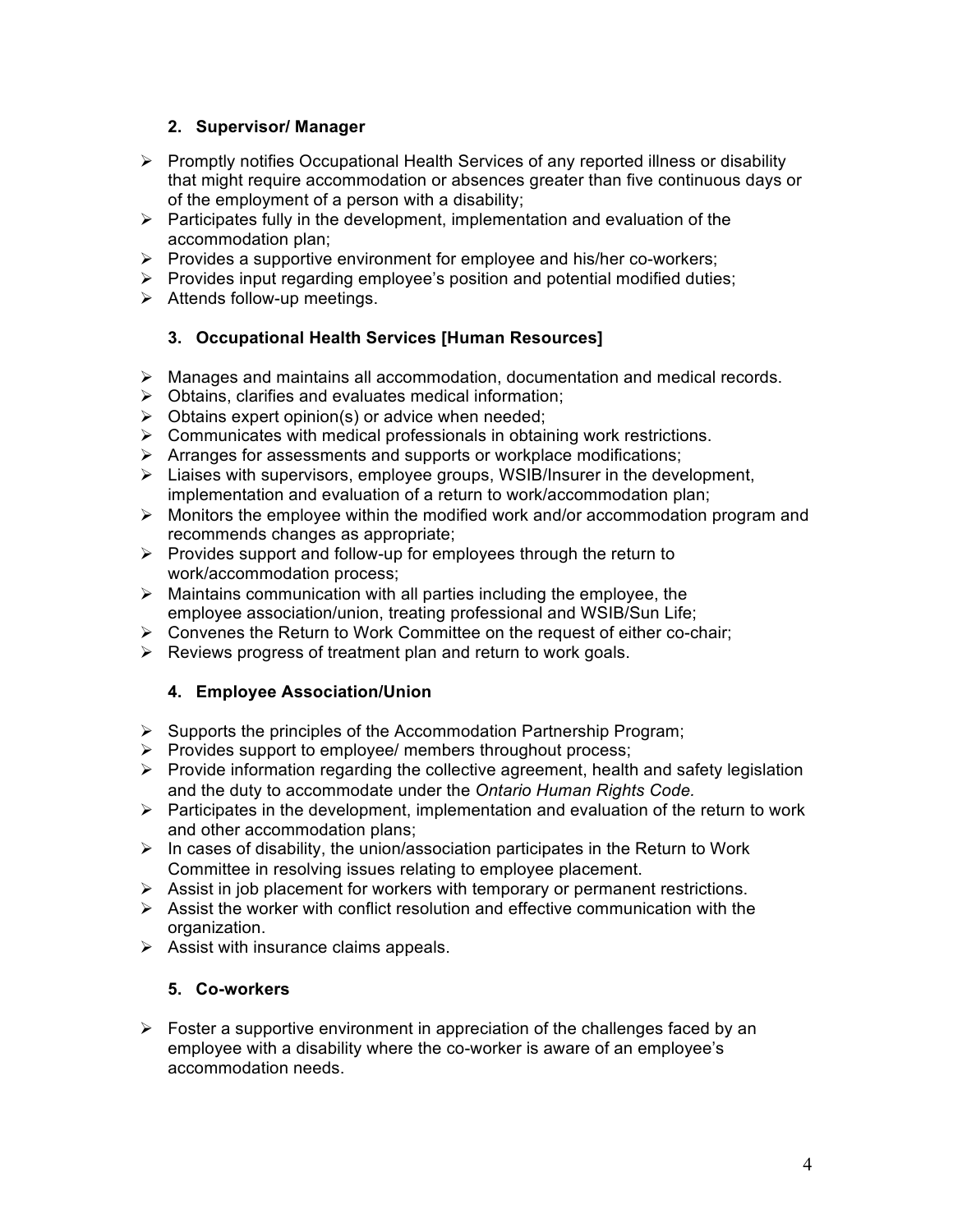# **6. Employee Relations [Human Resources]**

- $\triangleright$  Provides support and advice to deans/chairs or managers/supervisors in exploring alternative work arrangements;
- $\triangleright$  Liaises with Employee Associations/Unions when necessary;
- $\triangleright$  Participates in the placement of employees who can no longer perform the essential duties of their job;
- $\triangleright$  For employees that are unable to be accommodated within the current work unit, explores alternative long term and short term work accommodation possible or available outside current work unit.

### **Development of Accommodation Plan**

An employee or potential employee should promptly report an illness or a disability<sub>2</sub> to Occupational Health Services to identify accommodation needs. He or she should also provide information regarding relevant functional abilities and restrictions, including information from health care professionals, where appropriate and as needed by Occupational Health. Upon receiving this notification, Occupational Health will contact the employee with a disability:

- 1) as soon as possible after an injury;
- 2) as soon as possible after a medical absence over 5 days or,
- 3) as soon as possible after it is notified of the hiring of an employee with a disability;
- 4) as soon as possible after it is notified that an employee with a disability requires accommodation

 medical documentation and/or information about functional abilities provided, an individualized plan will be developed that could include the following elements**:** program goals; time frames; abilities and restrictions; appropriate assessments, e.g. ergonomic assessments, modified hours and duties where appropriate; supportive measures and program review dates. The employee, supervisor and Occupational Health Services (and other partners, where required) will collaborate to implement the accommodation and will maintain communication with the employee and the supervisor. Based on the plan.

 Ultimately accommodating an employee to the same job is most desirable. However,  do the *essential duties* the job. Below is a hierarchy to assist in providing structure when this is not always possible. As part of the accommodation, an employee must be able to developing individual accommodation plans.

- 1. Determine if employee can perform own job without modifications;
- 2. Determine if employee can perform own job in a modified or "rebundled" form;

 as soon as it is known. The supervisor/manager will initiate the appropriate reporting to Occupational Health Services. 2 In the case of a work related injury this must be reported directly to the supervisor/manager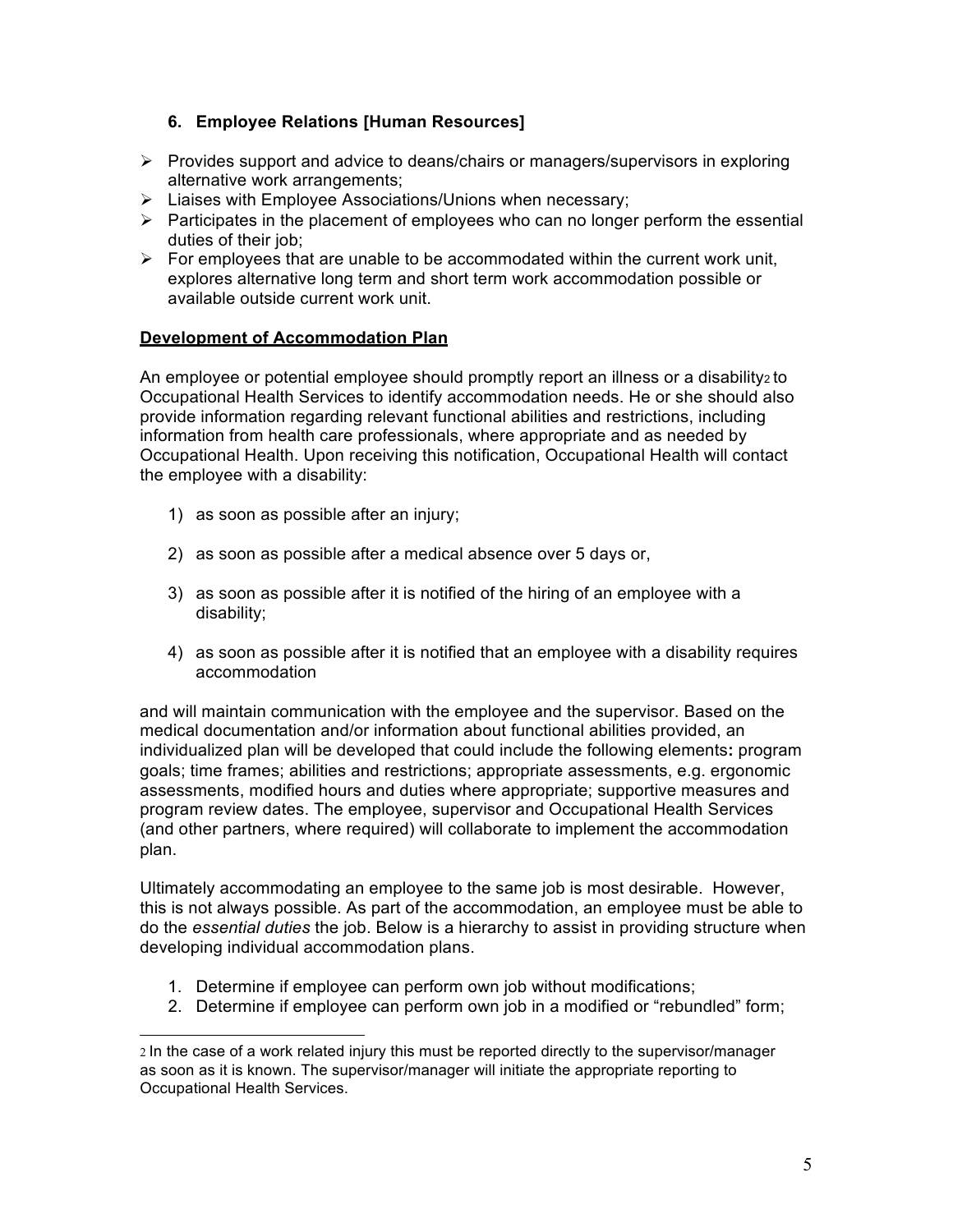- 3. Determine if employee can perform another job without modification;
- 4. Determine if employee can perform another job in a modified or "rebundled" form.

#### **Monitoring/Review of Accommodation Plan**

- 1. Continuous communication between all partners shall be maintained. Any concerns observed by a partner should be raised as soon as possible.
- 2. Where necessary, medical information will be updated on a regular basis through follow-up with Occupational Health and the restrictions will be communicated to the department based on the medical documents.
- 3. Progression will be benchmarked with the Accommodation Partnership Program goals and with disability accommodation guidelines.
- 4. The accommodation plan will undergo regular review, where appropriate. Adjusted to identified alternative supports and reassessment will be arranged as required.
- 5. Where progression has ceased, the accommodation plan may be stopped when:
	- a) the employee no longer has functional limitations;
	- b) the disability is or becomes permanent and permanent accommodations have been established;
	- reasonable attempts to accommodate, or the employee can no longer be c) the employee can no longer be accommodated or refuses to cooperate with accommodated.
- 6. Where the accommodation plan is stopped due to an employee's refusal to cooperate, the employee's status will continue to be monitored at regular intervals and consideration will be given to resume the Accommodation Partnership Program if the employee demonstrates the willingness to participate in the program with the ability to progress toward program goals.

 **Where an employee believes that his or her request for accommodation has not been handled in accordance with these guidelines, the employee is encouraged to contact with Human Resources, their union, association or the Human Rights and Equity Office.** 

 *Documents and forms can be found on the* [Human Resources](https://www.uoguelph.ca/hr/) Website.

### **Employment Accommodation Fund**

 The University of Guelph is committed to creating a more accessible workplace as described in the Employment Equity Policy adopted by the university in 1990. In support of this, the Employment Accommodation Fund has been created for access by units to assist in the funding of accommodation where resources are limited. Requests for and Equity Office, 15 University Ave. For further information, please visit the *Diversity* funding are accepted throughout the year and should be forwarded to the Human Rights and Human Rights website